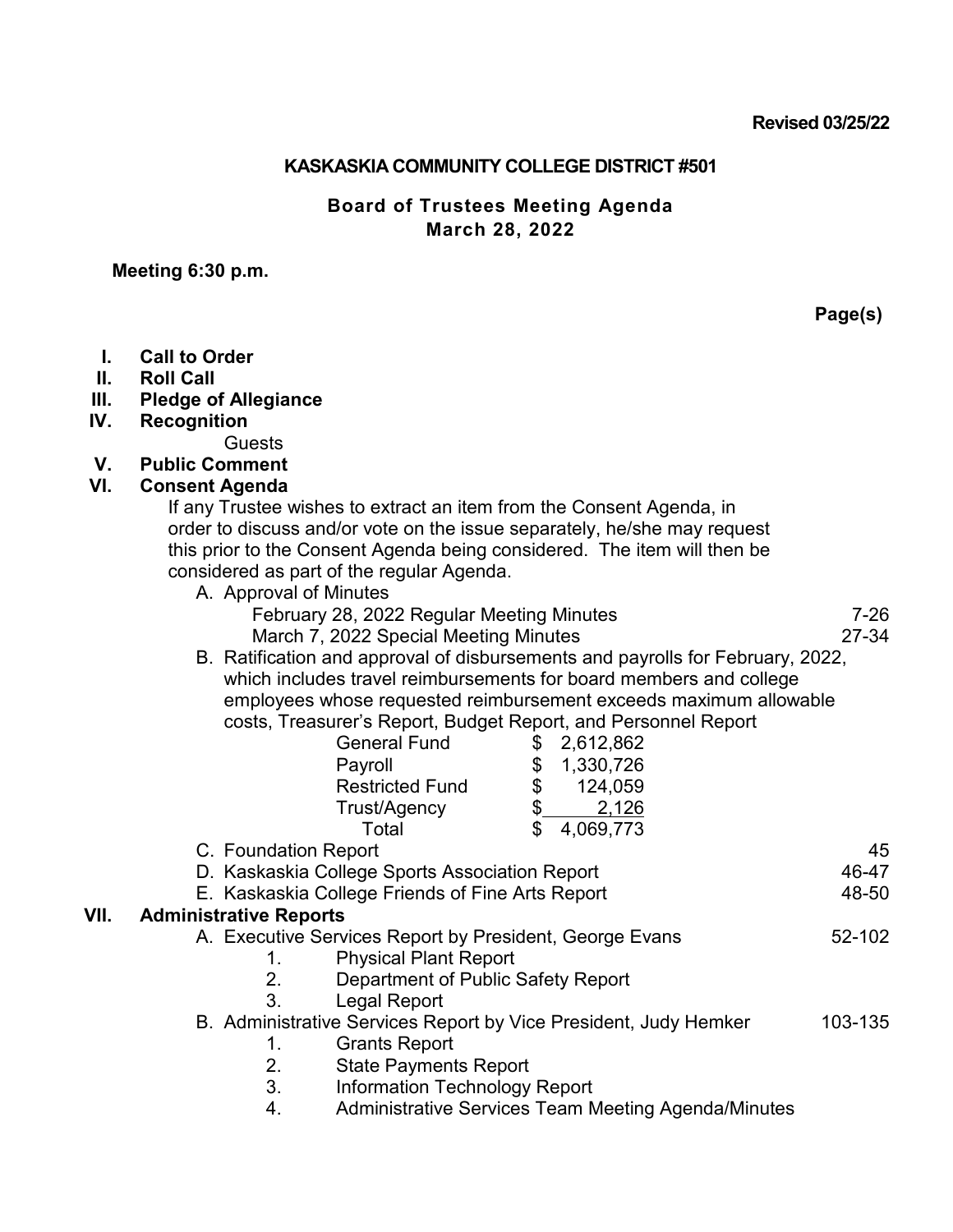- 5. Remainder of Annual Audit Reports and Schedules
- C. Instructional Services Report by Vice President, Julie Obermark 136-162
	- 1. Instructional Services Report
	- 2. Instructional Services Team Meeting Agenda/Minutes
	- 3. Instructional Services Update
- D. Student Services Report by Vice President, Susan Batchelor 163-190
	- 1. Enrollment Services
	- 2. Veterans Services
	- 3. Registrar Report
	- 4. Education Centers
	- 5. Equity and Access Report
	- 6. Workforce Equity Initiative Grant
	- 7. Retention and Support Services
	- 8. TRIO Student Support Services
	- 9. Athletics
	- 10. Student Services Team Meeting Agenda/Minutes
	- 11. Enrollment Report

# **VIII. Old Unfinished Business**

### **IX. New Business**

A. Closed Session—In accordance with the Illinois Open Meetings Act, and pursuant to Section 2(c) of the Act, the specific reason for conducting an executive session meeting is as follows:

(1) the appointment, employment, compensation, discipline, performance, or dismissal of specific employees of the public body or legal counsel for the public body, including hearing testimony on a complaint lodged against an employee of the public body or against legal counsel for the public body to determine its validity; 5 ILCS 102/2(c)(1).

| B. Acceptance of Proposal for Professional Audit Services                    | 193-197               |  |  |  |
|------------------------------------------------------------------------------|-----------------------|--|--|--|
| C. Approval of Lab Fee Adjustment                                            | 198                   |  |  |  |
| D. Resolution to Award Bid for Solar Panels at Trenton Education             | 199-203               |  |  |  |
| Center (IGEN funded)                                                         |                       |  |  |  |
| E. Resolution to Approve Proposal for Installation of New HVAC Controls      | 204-207               |  |  |  |
| at the Lifelong Learning Center (PHS Project)                                |                       |  |  |  |
| F. Resolution Approving Proposal for Security Camera System Upgrade          | 208-216               |  |  |  |
| Project (Liability, Protection, and Settlement Fund - Fund 12)               | 217-222               |  |  |  |
| G. Resolution to Approve the Purchase of a Forklift Simulator (Centralia     |                       |  |  |  |
| Correctional Center Education Program - CTEI Grant Funded)                   |                       |  |  |  |
| H. Resolution to Award the Bid for the Centralia Correctional Center         | 223-226               |  |  |  |
| <b>HVAC Lab Electrical Upgrades (Centralia Correctional Center Education</b> |                       |  |  |  |
| Program - CTEI Grant Funded)                                                 |                       |  |  |  |
| I. Approval of Bid for Purchase of Mobile Industrial Trades                  | <b>Separate Cover</b> |  |  |  |
| Education & Training Trailer (Perkins Grant Funding)                         |                       |  |  |  |
| J. Resolution to Approve the Disposal of Surplus Equipment                   | 227-234               |  |  |  |
| K. Education Center Oversight Realignment                                    | 235-237               |  |  |  |
|                                                                              |                       |  |  |  |